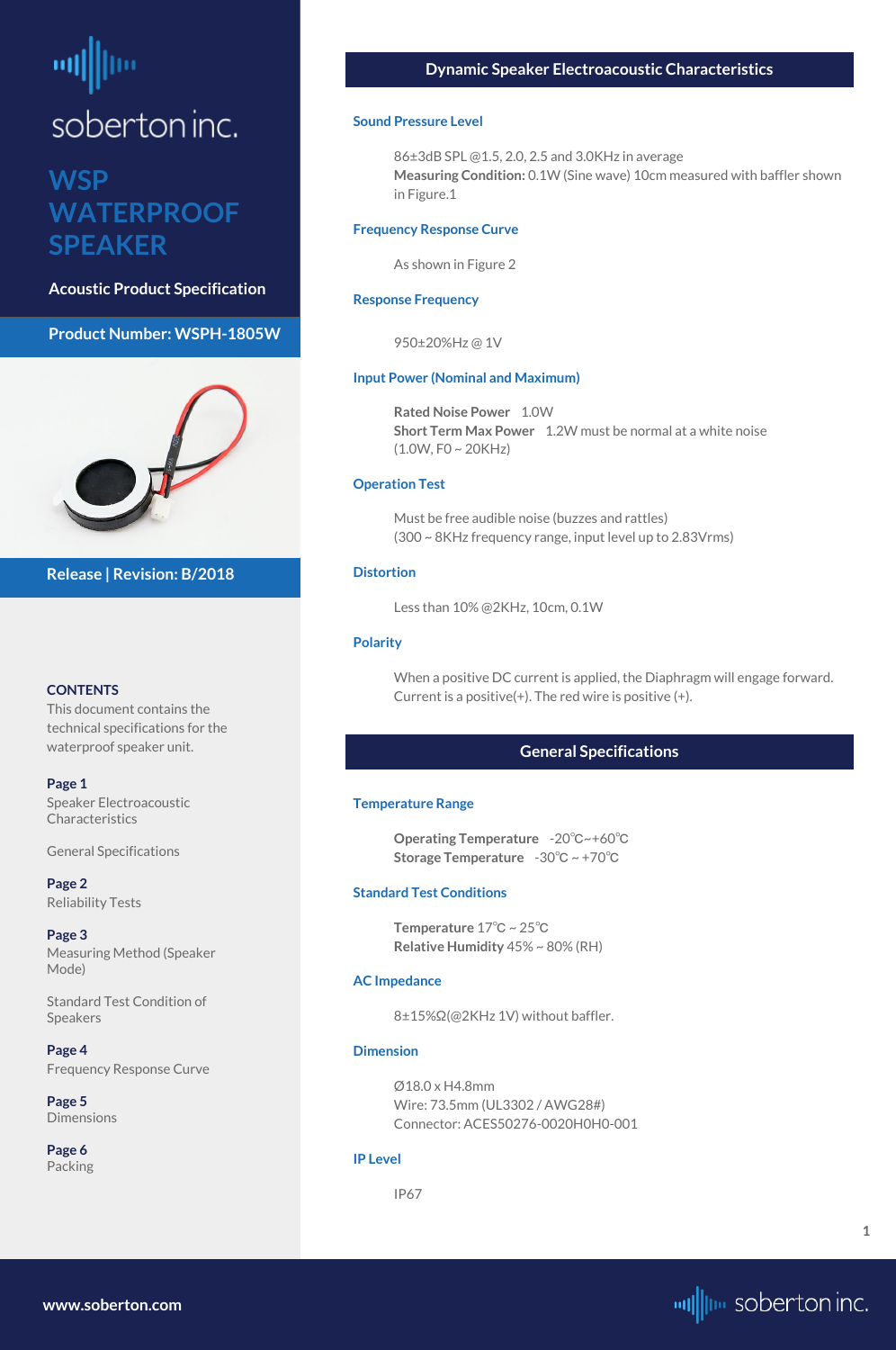# <span id="page-1-0"></span>soberton inc.

## **WSP WATERPROOF SPEAKER**

**Acoustic Product Specification**

**Product Number: WSPH-1805W**



#### **CONTENTS**

**[Page 1](#page-0-0)** [Speaker Electroacoustic](#page-0-0)  **Characteristics** 

This document contains the technical specifications for the waterproof speaker unit.

**[Page 5](#page-4-0) [Dimensions](#page-4-0)** 

[General S](#page-0-0)pecifications

**Page 2** Reliability Tests

**[Page 3](#page-2-0)** [Measuring Method \(Speaker](#page-2-0)  [Mode\)](#page-2-0)

Standard Test Condition of Speakers

**[Page 4](#page-3-0)** [Frequency Response Curve](#page-3-0)

**[Page 6](#page-5-0)** [Packing](#page-5-0)

**Release | Revision: B/2018**

#### **Reliability Tests**

The sound pressure as specified shall neither deviate more than ±3dB form the initial value, nor have any significant damage after any of following testing.

#### **High Temperature Test**

**High Temperature** +70±2℃

**Duration** 96 hours

#### **Low Temperature Test**

**Low Temperature** -30±2℃

**Duration** 96 hours

#### **Heat Shock Test**

**High Temperature** +70±2℃

**Low Temperature** -30±2℃

**Changeover time** <30 seconds

**Duration** 1 hour

**Cycle** 100

#### **Humidity Test**

**Temperature** +40±2℃

**Relative Humidity** 90%~95%

**Duration** 96 hours

#### **Temperature Cycle Test**

**Temperature** -30℃ +70℃

**Duration** 45 minutes 45 minutes

**Temperature gradient** 1 ~ 3℃/min

**Cycle** 25

#### **Drop Test**

**Mounted with dummy set mass:** 100 g

**Height** 1.5 m

**Cycle** 6 (1 each plain) Onto the concrete board

#### **Load Test**

**Speaker mode:** White noise (EIA filter) for 96 hours @ 1.0W input power.

**[www.soberton.com](http://www.soberton.com)**

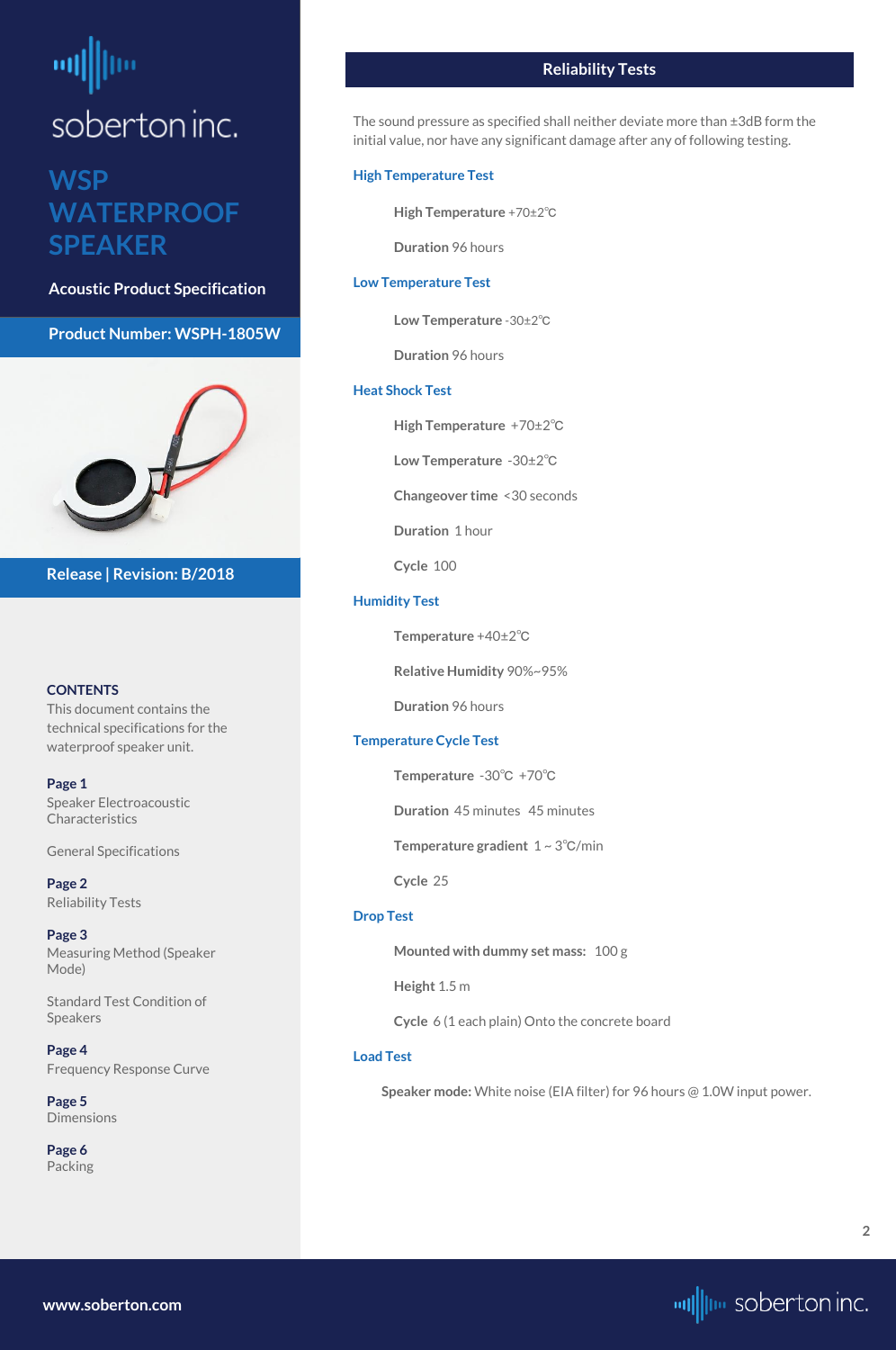# <span id="page-2-0"></span>뻬 soberton inc.

## **WSP WATERPROOF SPEAKER**

**Acoustic Product Specification**

#### **Product Number: WSPH-1805W**



#### **CONTENTS**

[Speaker Electroacoustic](#page-0-0)  **Characteristics** 

This document contains the technical specifications for the waterproof speaker unit.

#### **[Page 1](#page-0-0)**

[General S](#page-0-0)pecifications

**[Page 2](#page-1-0)** [Reliability Tests](#page-1-0)

**Page 3** Measuring Method (Speaker Mode)

[Standard Test Condition of](#page-1-0)  [Speakers](#page-1-0)

**[Page 4](#page-3-0)** [Frequency Response Curve](#page-3-0)

**[Page 5](#page-4-0)** [Dimensions](#page-4-0)

**[Page 6](#page-5-0)** [Packing](#page-5-0)

#### **Release | Revision: B/2018**

#### **Measuring Method (Speaker Mode)**

#### **Standard Test Condition**

**Temperature** 15 ~ 35℃

**Relative humidity** 45% ~ 85%

**Atmospheric pressure** 86KPa ~ 106KPa

#### **Standard Test Fixture**

**Input Powe**r 0.1W (0.89V)

**Zero Level** -dB

**Mode** TSR

**Potentiometer Range** 50dB

**Sweep Time** 0.5sec

#### **Standard Test Condition of Speaker (Fig. 1)**



**[www.soberton.com](http://www.soberton.com)**

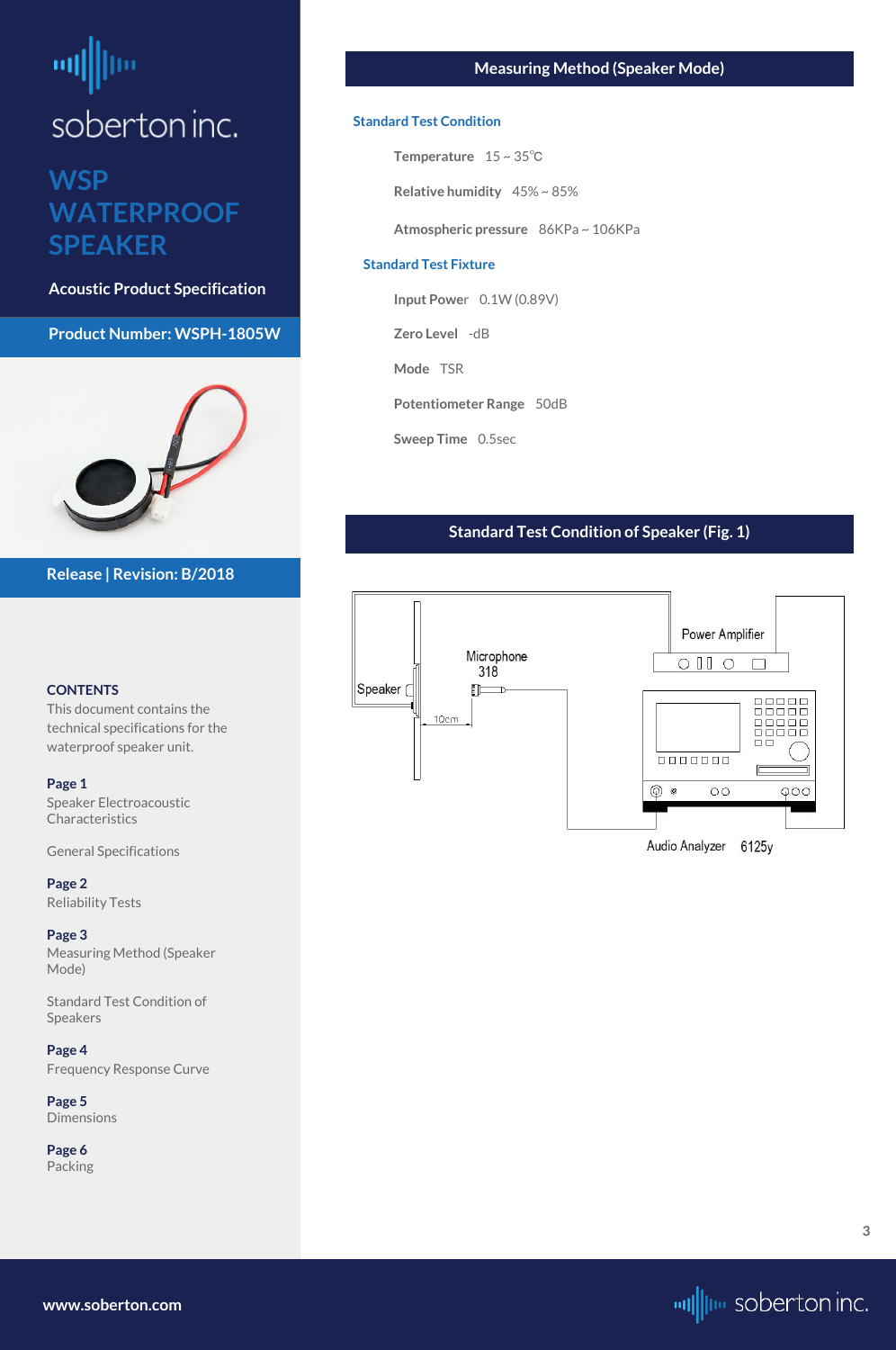# <span id="page-3-0"></span>ᆒ soberton inc.

### **WSP WATERPROOF SPEAKER**

**Acoustic Product Specification**

**Product Number: WSPH-1805W**



#### **CONTENTS**

**[Page 1](#page-0-0)** [Speaker Electroacoustic](#page-0-0)  **Characteristics** 

This document contains the technical specifications for the waterproof speaker unit.

[General S](#page-0-0)pecifications

**[Page 2](#page-1-0)** [Reliability Tests](#page-1-0)

**[Page 3](#page-2-0)** [Measuring Method \(Speaker](#page-2-0)  [Mode\)](#page-2-0)

[Standard Test Condition of](#page-1-0)  [Speakers](#page-1-0)

**Page 4** Frequency Response Curve

**[Page 5](#page-4-0)** [Dimensions](#page-4-0)

**[Page 6](#page-5-0)** [Packing](#page-5-0)

**Release | Revision: B/2018**

#### **Frequency Response Curve (Fig. 2)**



**[www.soberton.com](http://www.soberton.com)**



**4**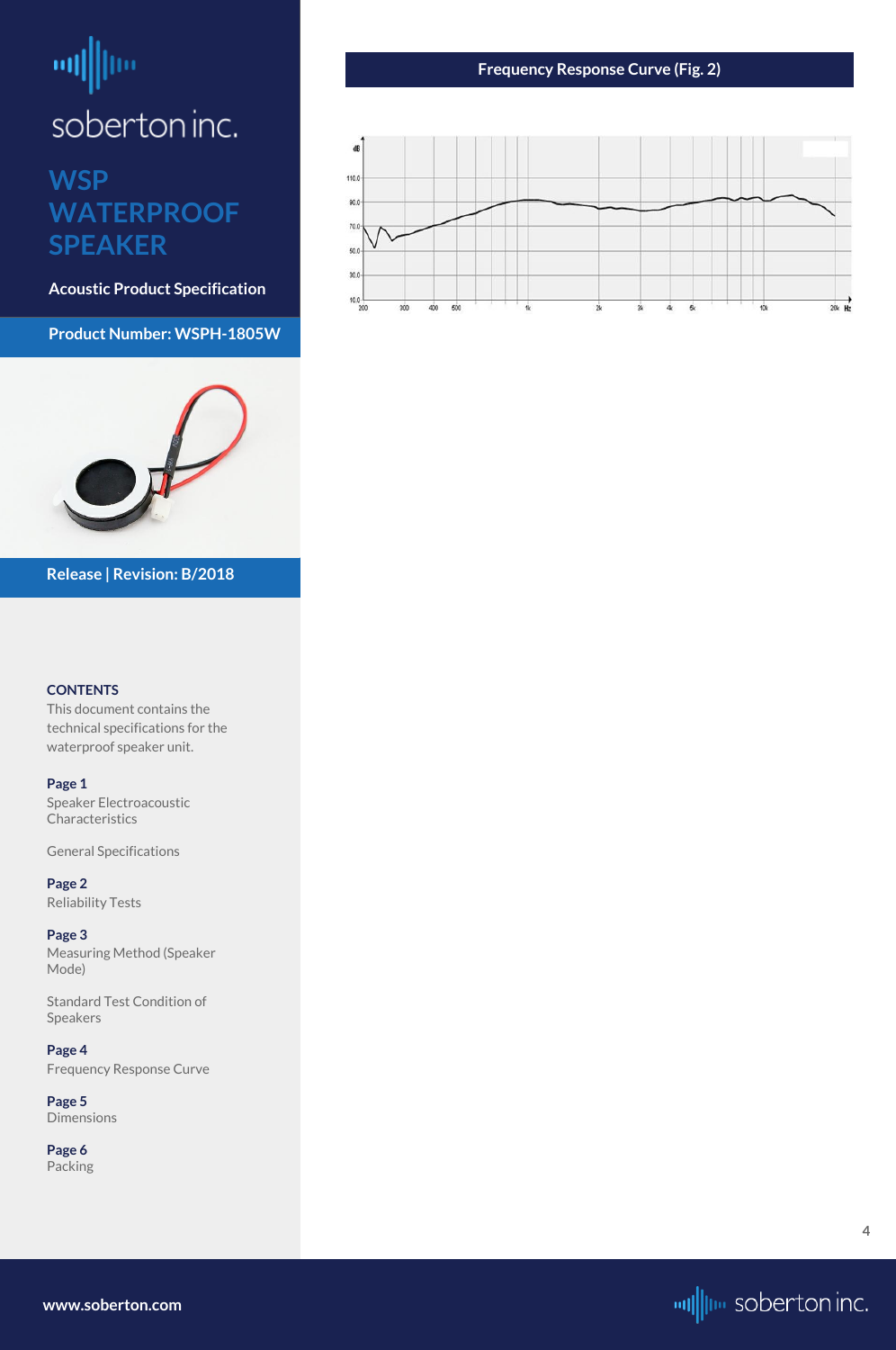# <span id="page-4-0"></span>шļ soberton inc.

## **WSP WATERPROOF SPEAKER**

**Acoustic Product Specification**

**Product Number: WSPH-1805W**



#### **CONTENTS**

[Speaker Electroacoustic](#page-0-0)  **Characteristics** 

This document contains the technical specifications for the waterproof speaker unit.

#### **[Page 1](#page-0-0)**

[General S](#page-0-0)pecifications

**[Page 2](#page-1-0)** [Reliability Tests](#page-1-0)

**[Page 3](#page-2-0)** [Measuring Method \(Speaker](#page-2-0)  [Mode\)](#page-2-0)

[Standard Test Condition of](#page-1-0)  [Speakers](#page-1-0)

**[Page 4](#page-3-0)** [Frequency Response Curve](#page-3-0)

**Page 5** Dimensions

**[Page 6](#page-5-0)** [Packing](#page-5-0)

**Release | Revision: B/2018**

**[www.soberton.com](http://www.soberton.com)**



#### **Dimensions**

#### Tolerance: ±0.5 (unit: mm)





| No.            | <b>Part Name</b>           | <b>Material</b>                          | Quantity |
|----------------|----------------------------|------------------------------------------|----------|
| $\mathbf 1$    | Wire (73.5mm)<br>Connector | UL3302 / AWG28#<br>ACES50276-002H0H0-001 | 2<br>1   |
| $\overline{2}$ | <b>PCB</b>                 | FR-4                                     | 1        |
| 3              | Frame                      | <b>PBT</b>                               | 1        |
| 4              | Magnet                     | Nd Fe B                                  | 1        |
| 5              | Plate                      | <b>SPCC</b>                              |          |

| 6  | <b>Voice Coil</b> | Cu                 |   |
|----|-------------------|--------------------|---|
| 7  | Membrane          | <b>PEN</b>         | 1 |
| 8  | Cap               | <b>SUS</b>         |   |
| 9  | Screen Gasket     | <b>Black Net</b>   |   |
| 10 | Damping           | <b>Black Cloth</b> |   |